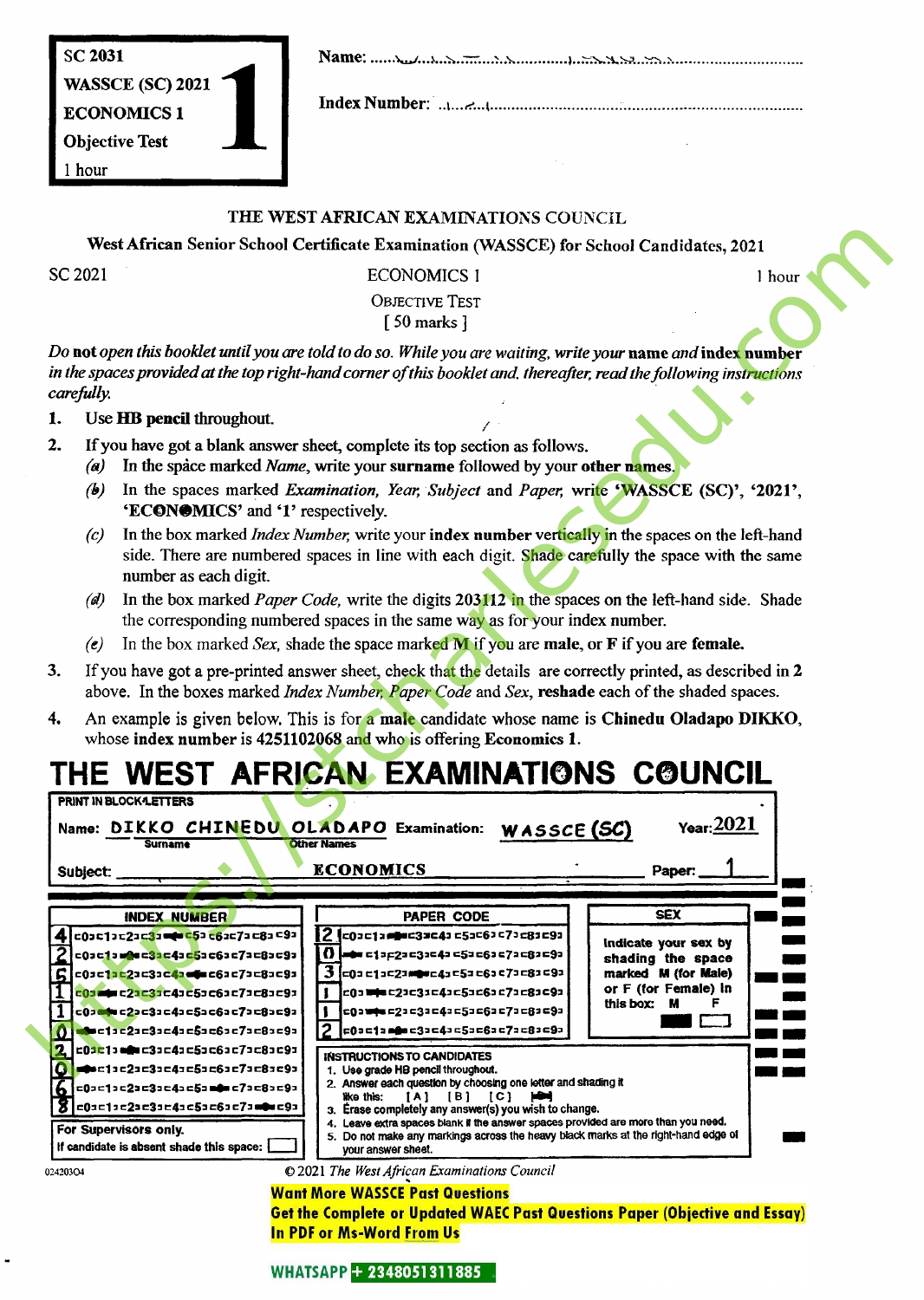Answer all the questions.

Each question is followed by four options lettered A to D. Find out the correct option for each question and shade in pencil on your answer sheet, the answer space which bears the same letter as the option you have chosen. Give only one answer to each question.

#### An example is given below.

"Economics isa science which studies human behaviour as arelationshipbetween ends and scarce means which have alternative uses." Ends here refers to

- A. input.
- B. wants.
- C. choice.
- D. output.

The correct answer is wants, which is lettered B and therefore answer space B would be shaded.

mm m'0 W **iii**<br>**išš**iiš<br>203112  $\bullet$   $\bullet$ ias §§ **25**  $\Xi$ 

Think carefully before you shade the answer spaces; erase completely any answer(s) you wish to change.

Do all rough work on this question paper.

 $[A]$   $\longleftrightarrow$   $[C]$   $[D]$ 

Now answer the following questions.

- 1. The study of economics is important to every society because it
	- A. enables individuals to satisfy all their wants.
	- B. helps in the utilization of scarce resources.
	- C. helps producers to know what to produce.
	- D. restores equilibrium between producers and consumers.
- A consumer with \$10 needs a dress, a pair of shoes, a handbag and jewellery costing \$20, \$10, \$7 and \$3 respectively. The opportunity cost of buying the pair of shoes is the  $\bullet$ **From other assumes the strainer of the control of the strainer of the street of the control of the street of the street of the street of the street of the street of the street of the street of the street of the street of** 
	- A. dress.
	- B. jewellery.
	- C. handbag and jewellery.
	- D. dress and jewellery.
	- The distinguishing function of an entrepreneur is
		- A. planning.
		- B. control.
		- C. risk-bearing.
		- D. management.

02420304

4. When a commodity market operates without government interference, commodities are distributed through

- A. government distribution agencies.
- B. the operation of price mechanism.
- C. a central planning committee.
- D. retailers only.

5. One way of obtaining the median of a given data is to

- A. sum the value and divide by the number of items.
- B. arrange the data in ascending order and subtract each item from the mean.
- C. arrange the data in descending order and add each item to the least.
- D. arrange the data in either ascending or descending order and find what item divides the set in two equal parts.
- 6. An increase in rice harvest, all things being equal, may cause
	- A. price to increase substantially.
	- B. price to fall substantially.
	- C. demand to fall substantially.
	- D. farmer's incomes to be more than doubled.

**Want More WASSCE Past Questions** Get the Complete or Updated WAEC Past Questions Paper (Objective and Essay) In PDF or Ms-Word From Us

 $\overline{2}$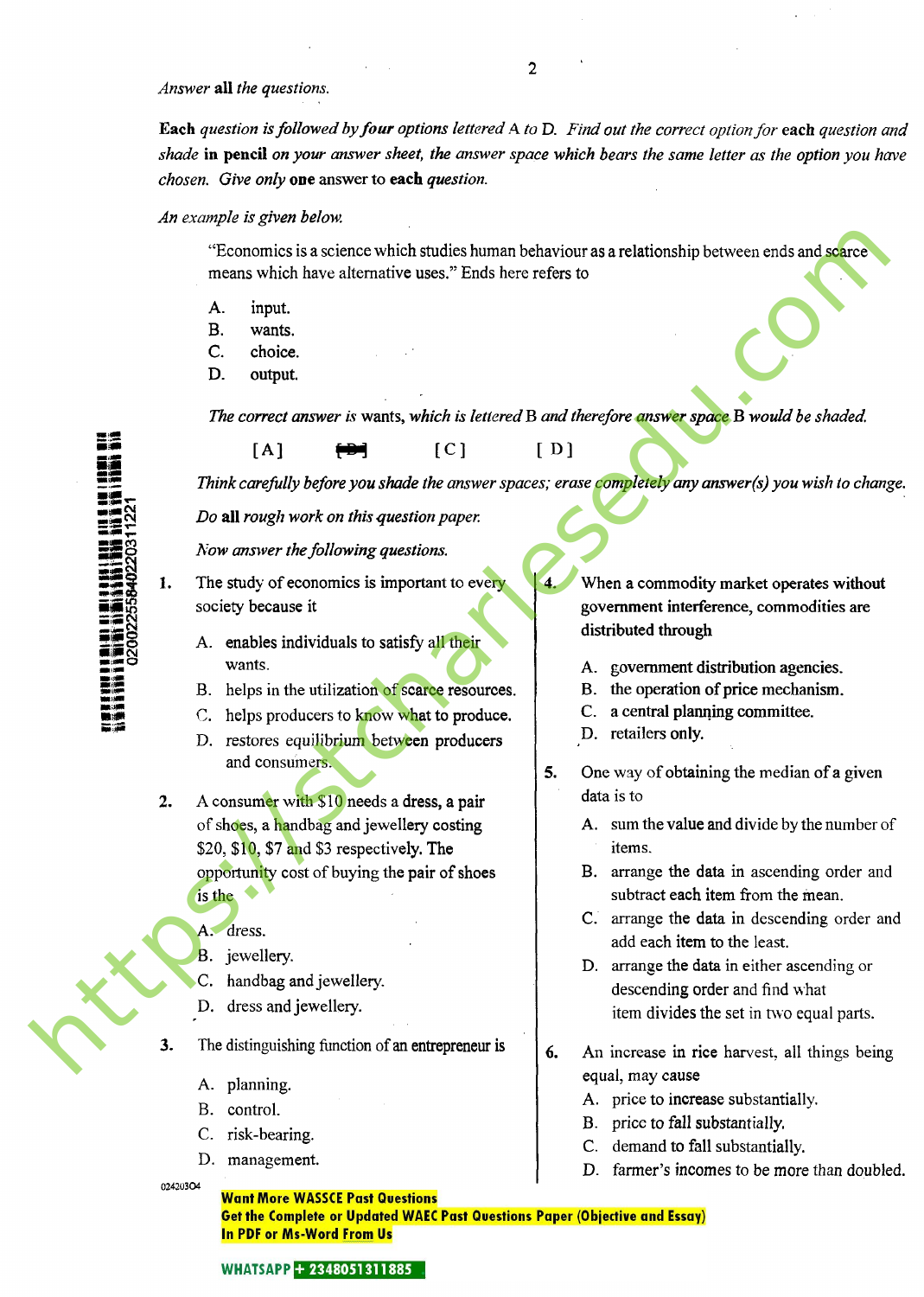3

- 7. The demand for wood and labour is an example of
	- A. effective demand.
	- B. complementary demand.
	- C. derived demand.
	- D. competitive demand.
- 8. What will be the reaction of consumers in a market if there is a fall in the price of the substitute of commodity X?
	- A. Price of commodity X will increase
	- B. Demand for the substitute of commodity  $X$ will decrease
	- C. Demand for commodity X will decrease
	- D. Supply of both commodity  $X$  and its substitute will increase
- 9. An increase in market supply is caused by the following factors except
	- A. an improvement in innovation and technology.
	- B. an increase in the price of the commodity.
	- C. a reduction in the cost of raw materials.
	- D. a favourable weather condition.
- 10. The coefficient of price elasticity of supply of land is usually
	- A. one.
	- B. greater than one.
	- C. zero.
	- D. less than one.
- 11. The price of soap rose from \$10 to \$20, causing a trader to increase her supply from 50 to 120 boxes per week. This makes supply **S**<br>
What will be the reaction of consumers in a<br>
contentification is a foll in the picto of the<br>
solution of consumption  $X$ <br>
A. Frice of commodity  $X'$ <br>
A. Frice of commodity  $X'$ <br>
A. Frice of commodity  $X'$ <br>
Will discu
	- A. unitary elastic.
	- B. perfectly inelastic.
	- C. fairly elastic.
	- D. inelastic.

12. A leftward shift in the supply curve for a commodity indicates

- A. an increase in quantity supplied.
- B. a decrease in supply.
- C. a reduction in quantity supplied.
- D. an increase in supply.
- 13. Market supply may increase if there is an increase in the
	- A. price of the product.
	- B. prices of factors of production.
	- C. tax paid on raw materials.
	- D. subsidies on raw materials.
- 14. Governments can increase farmers' incomes by
	- A. fixing maximum prices.
	- B. fixing minimum prices.
	- C. encouraging them to produce surplus output.
	- D. increasing taxes on inputs.
- 15. When market supply increases, the equilibrium price
	- A. rises and quantity falls.
	- B. falls and quantity rises.
	- C. and quantity increase.
	- D. and quantity fall.
- 16. The supply of mangoes is represented as
	- $P = 0.3Q$ , where P is the price (\$) and Q is the quantity.

What is P when Q is 50?

- A. \$1.50
- B. \$15.00
- C. \$150.03
- D. \$166.67
- 17. The output of an extra unit of an input is referred to as
	- A. output of the input.
	- B. marginal product of the input.
	- C. average product of the input.
	- D. utility of the input employed.
- 18. The law of diminishing returns is applicable to the
	- A. fixed inputs of production.
	- -B. variable factors of production.
	- C. plants and machinery of the firm.
	- D. equipment and other capital.

#### $\frac{1}{1}$  and  $\frac{1}{1}$  and  $\frac{1}{1}$  and  $\frac{1}{1}$  and  $\frac{1}{1}$  and  $\frac{1}{1}$  and  $\frac{1}{1}$  are  $\frac{1}{1}$  and  $\frac{1}{1}$  are  $\frac{1}{1}$  and  $\frac{1}{1}$  are  $\frac{1}{1}$  and  $\frac{1}{1}$  and  $\frac{1}{1}$  are  $\frac{1}{1}$  and  $\frac{1}{1}$  a

 $\mathbf{S}$ 

~-S

 $\Xi_{8}^{\infty}$ •O

**Want More WASSCE Past Questions** Get the Complete or Updated WAEC Past Questions Paper (Objective and Essay) In PDF or Ms-Word From Us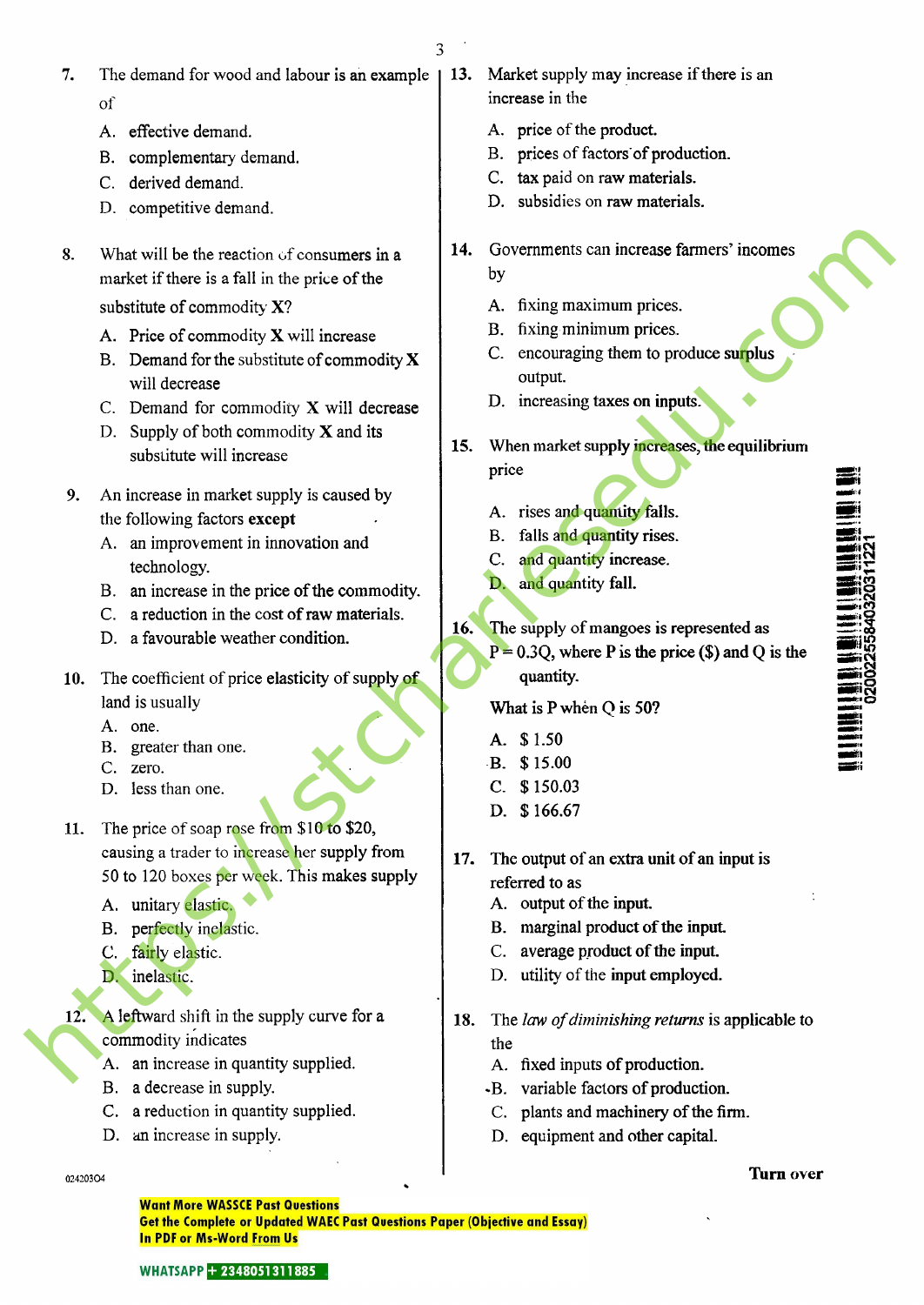A firm incurred the following costs in production. Use the information in the table to answer questions 19 and 20.

| $10$ utput<br> (bags of rice)  0   10   20   30   40   50   60 |  |  |  |  |
|----------------------------------------------------------------|--|--|--|--|
| Total Cost (S)  100  200  300  380  440  520  600              |  |  |  |  |

- B. S 200.
- C. \$300.
- D. \$600.
- 

- is
- A. \$ 10.
- B. \$11.
- C. \$60.
- D. \$80.
- 21. The relationship between the *marginal revenue* (MR) and the average revenue (AR) of a monopolist is that the marginal revenue curve
	- A. is above the average revenue curve.
	- B. slopes down to the right and is below the AR curve.
	- C. and the AR curve are downward sloping and are identical.
	- D. is vertical while the average revenue curve is horizontal.
- 22. A major source of finance to the Railway Corporation in West African countries is
	- A. sale of shares.
	- B. government subvention.
	- C. trade credit.
	- D. surplus.
- 23. Separation of ownership of resources and their control is mostly found in a
	- A. sole proprietorship.
	- B. partnership.

4

- C. joint stock company.
- D. consumer co-operative.
- 24. By-passing the middlemen in the chain of distribution can lead to
	- A. a problem of unemployment of labour.
	- B. the creation of artificial scarcity.
	- C. high prices of goods and services.
	- D. an increase in government tax revenue.
- 25. Two factors which can improve the efficiency of labour are
	- A. population size and age of retirement.
		- school leaving age and number of disabled workers.
		- work environment and health status of workers.
	- D. school leaving age and number of part-time workers.

|     | <i>Total Cost (S)</i> [100] 200] 300] 380] 440] 520] 600]                                                                                                      |     | $\nu$ . consumer co-operative.                                                                                                                                           |                     |
|-----|----------------------------------------------------------------------------------------------------------------------------------------------------------------|-----|--------------------------------------------------------------------------------------------------------------------------------------------------------------------------|---------------------|
|     | 19. The fixed cost of production is                                                                                                                            | 24. | By-passing the middlemen in the chain of<br>distribution can lead to                                                                                                     |                     |
|     | A. \$100.<br>\$200.<br><b>B.</b><br>\$300.<br>$C_{\cdot}$<br>D. \$600.                                                                                         |     | A. a problem of unemployment of labour.<br>B. the creation of artificial scarcity.<br>C. high prices of goods and services.<br>D. an increase in government tax revenue. |                     |
| 20. | The <i>average cost</i> of producing 40 bags of rice<br>is                                                                                                     | 25. | Two factors which can improve the efficiency<br>of labour are<br>A. population size and age of retirement.                                                               |                     |
|     | \$10.<br>А.<br>\$11.<br>B.<br>C. \$60.<br>D. \$80.                                                                                                             |     | B. school leaving age and number of disabled<br>workers.<br>work environment and health status of                                                                        |                     |
| 21. | The relationship between the <i>marginal revenue</i><br>(MR) and the average revenue (AR) of a                                                                 |     | workers.<br>D. school leaving age and number of part-time<br>workers.                                                                                                    |                     |
|     | monopolist is that the marginal revenue curve<br>A. is above the average revenue curve.<br>slopes down to the right and is below the<br><b>B.</b><br>AR curve. |     | The age distribution of a country's population<br>is shown below. Use the information to<br>answer questions 26 and 27.                                                  |                     |
|     | C. and the AR curve are downward sloping<br>and are identical.                                                                                                 |     | <b>AGE GROUP (YEARS)</b>                                                                                                                                                 | <b>POPULATION</b>   |
|     | D. is vertical while the average revenue curve<br>is horizontal.                                                                                               |     | $0 - 15$<br>$16 - 40$<br>$41 - 60$                                                                                                                                       | 30 %<br>45 %<br>15% |
| 22. | A major source of finance to the Railway<br>Corporation in West African countries is                                                                           |     | Over 60                                                                                                                                                                  | 10%                 |
|     | A. sale of shares.<br>B. government subvention.<br>C. trade credit.                                                                                            | 26. | What is the percentage of the working population?<br>A. 75 %                                                                                                             |                     |
|     | D. surplus.                                                                                                                                                    |     | B. 60 %                                                                                                                                                                  |                     |

- 26. What is the percentage of the working population?
	- A. 75% B. 60% C. 45%
	- D. 15%

#### **Want More WASSCE Past Questions**

02420304

**Get the Complete or Updated WAEC Past Questions Paper (Objective and Essay) In PDF or Ms-Word From Us**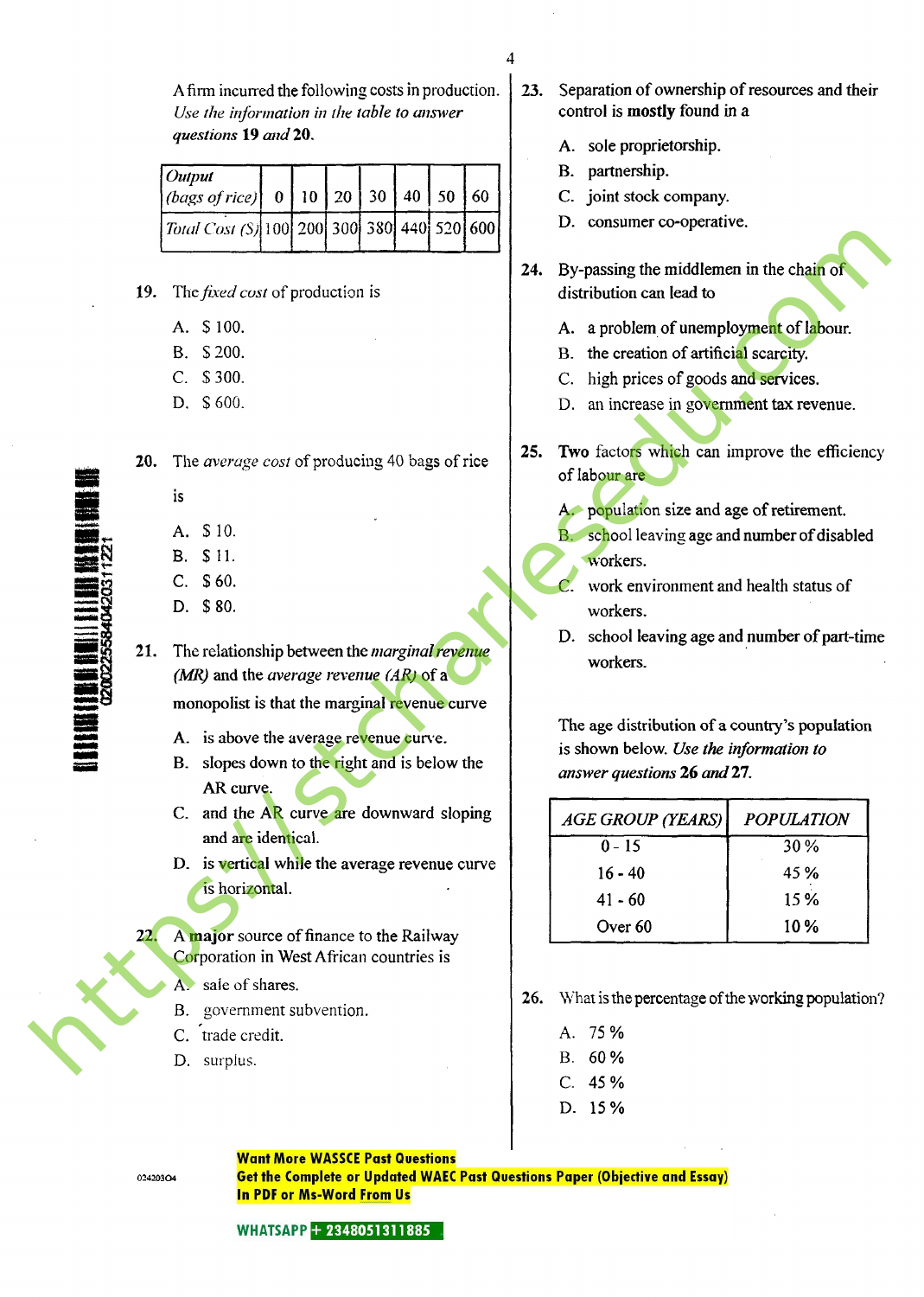27. What is the *dependency ratio*?

- A. 2:3
- B. 3:2
- C. 1:2
- D. 6: 1
- 28. The supply of land for agricultural purpose can be increased through
	- A. the introduction of mechanized fanning.
	- B. reclamation and irrigation.
	- C. increase in prices of land.
	- D. conversion of building sites to farmlands.
- 29. Non-economic factors that influence the location of firms include
	- A. the existence of required materials for production.
	- B. availability of population of buyers.
	- C. adequate supply of power, good road and rail network.
	- D. the activities of politicians in deciding location of firms.
- 30. Which of the following is not an argument for the policy of privatization in West Africa?
	- A. To make businesses more profitable
- B. Government is able to participate and control the operation of the privatized businesses **15.** The supply of land the strained lunger and the strained through the strained transformation of mechanismic scheme in given in the strained properties in the strained properties in the strained properties of mechanis
	- C. Members of the public are able to acquire shares
	- D. It encourages the inflow of capital and expertise from local and foreign sources

The following data relates to the national income of a country. Gross domestic product  $= $2800$ Net factor income from abroad  $=$  \$250 Depreciation =  $$700$ Indirect taxes  $=$  \$120 Use it to answer questions 31 and 32.

- 31. What is the country's Gross National Product (GNP)?
	- A. \$ 3,050
	- B. \$2,680
	- C. \$2,350
	- D. \$2,100
- 32. What is the country's Net National Product (NNP) at factor cost?
	- A. \$3,050
	- B. \$2,680
	- C. \$2,230
	- D. \$2,220
- 33. The standard of living in two countries can be compared using the
	- A. number of industries in each country.
	- B. size of their arms and ammunition.
	- C. size of their national incomes only.
	- D. gross national product per head.
- 34. Government can curb inflation by
	- A. encouraging banks to lend for any purpose.
	- B. increasing her own expenditure.
	- C. buying treasury bills in the open market.
	- D. selling securities in the open market.
- 35. Functions of money does not include
	- A. store of value.
	- B. medium of exchange.
	- C. standard of deferred payment.
	- D. general acceptability.

**Want More WASSCE Past Questions Get the Complete or Updated WAEC Past Questions Paper (Objective and Essay) In PDF or Ms-Word From Us** 

02420304

Turn over

 $\frac{1}{2}$ 

o 'ন ິເດີ<br>ເຫ •o

ÿin :N i<br>02002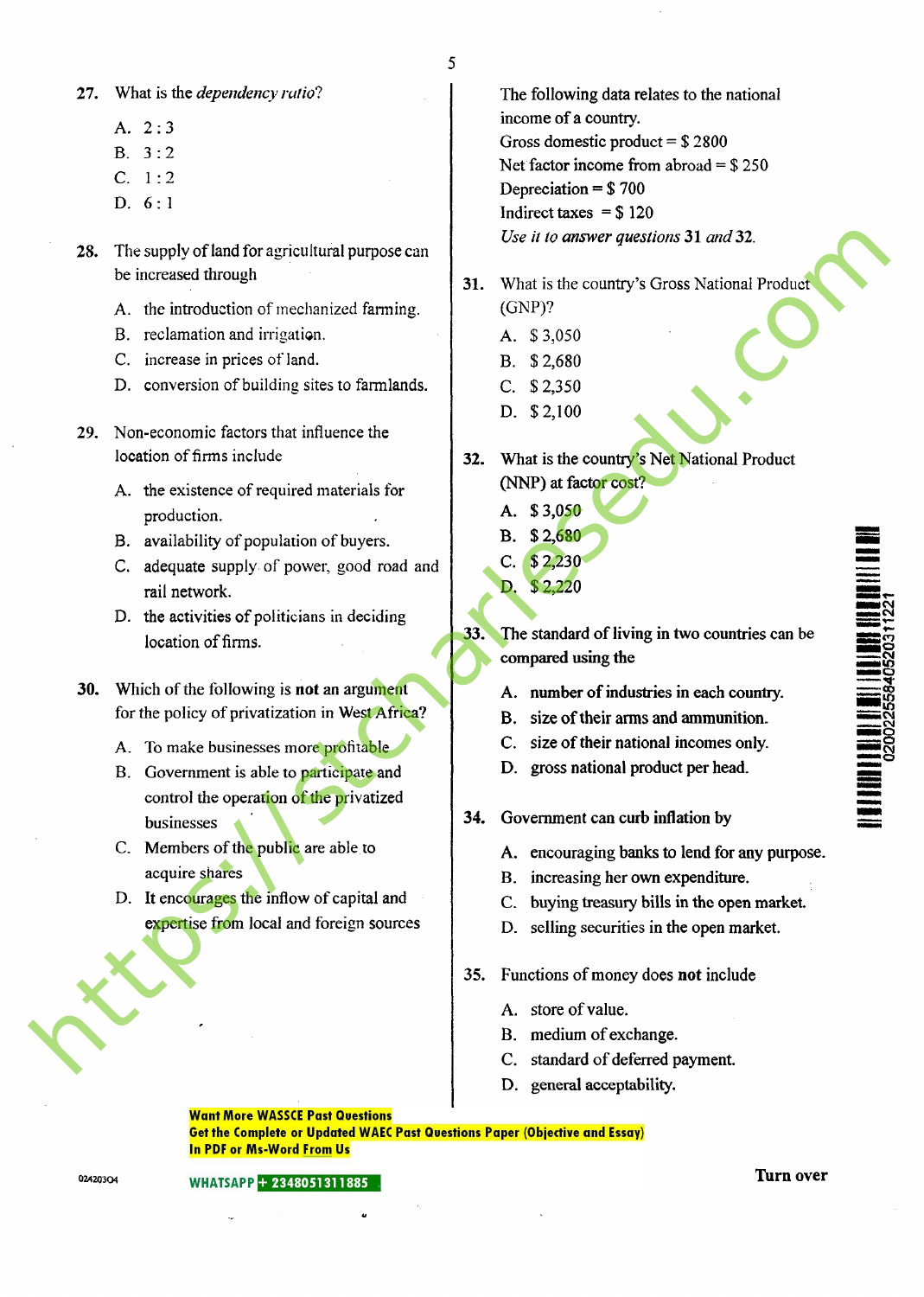- 6
- 36. Demand-pull inflation can be as a result of
	- A. increase in the cost of production.
	- B. excessive supply of foodstuff.
	- C. deficit financing by the government.
	- D. increase in import duties.

37. An increase in cash ratio by the central bank will

- A. increase the supply of money.
- B. increase banks' lending.
- C. encourage borrowing.
- D. reduce the supply of money.
- 38. When a government cuts down her expenditure to reduce inflation, she has embarked on
	- A. a restrictive fiscal policy.
	- B. an expansionary monetary policy.
	- C. physical policy.
	- D. implementing budget deficit.

39. In order to enable the government of a country to increase its tax revenue, it will be advisable for it to increase taxes on

- A. textile materials with elastic demand.
- B. alcoholic beverages with inelastic demand.
- C. agricultural products with inelastic supply.
- D. luxury goods with elastic supply.
- 40. People who dispose of their assets are expected to pay
	- A. value added tax.
	- B. capital gains tax.
	- C. expenditure tax.
	- D. sales tax.

02420304

- 
- 41. A floating exchange rate means that the exchange rate is fixed by the
	- A. central bank of the country.
	- B. forces of demand and supply.
	- C. International Monetary Fund (IMF).
	- D. Ministry of Finance.
- 42. A measure that can be adopted to correct a country's balance of payments deficit is to
	- A. allow the currency to appreciate to encourage imports.
	- B. allow the currency to depreciate to encourage imports.
	- C. adopt import substitution strategy.
	- D. restrict trade with all countries.
- Records of a country's invisible trade are 43. recorded in her
	- A. trade account.
	- **B.** capital account.
	- C. current account.
	- D. financial account.
- 44. If a country's import bill is high, she can encourage exports by
	- A. allowing her currency to depreciate.
	- B. allowing her currency to appreciate.
	- C. liberalizing importation.
	- D. increasing taxes on all locally produced goods.
- 45. If a country imposes a barrier on trade, the resultant effect will be
	- A. a halt in buying and selling.
	- B. high quality goods from local industries.
	- C. an increase in the demand for locally produced goods.
	- D. shutdown of infant industries.

#### **Want More WASSCE Past Questions**

**Get the Complete or Updated WAEC Past Questions Paper (Objective and Essay) In PDF or Ms-Word From Us** 

**WHATSAPP + 2348051311885** 

 $\begin{array}{c} \hline \textbf{H} \textbf{H} \textbf{H} \textbf{H} \textbf{H} \textbf{H} \textbf{H} \textbf{H} \textbf{H} \textbf{H} \textbf{H} \textbf{H} \textbf{H} \textbf{H} \textbf{H} \textbf{H} \textbf{H} \textbf{H} \textbf{H} \textbf{H} \textbf{H} \textbf{H} \textbf{H} \textbf{H} \textbf{H} \textbf{H} \textbf{H} \textbf{H} \textbf{H} \textbf{H} \textbf{H} \textbf{H} \textbf{H} \textbf{H} \textbf{H}$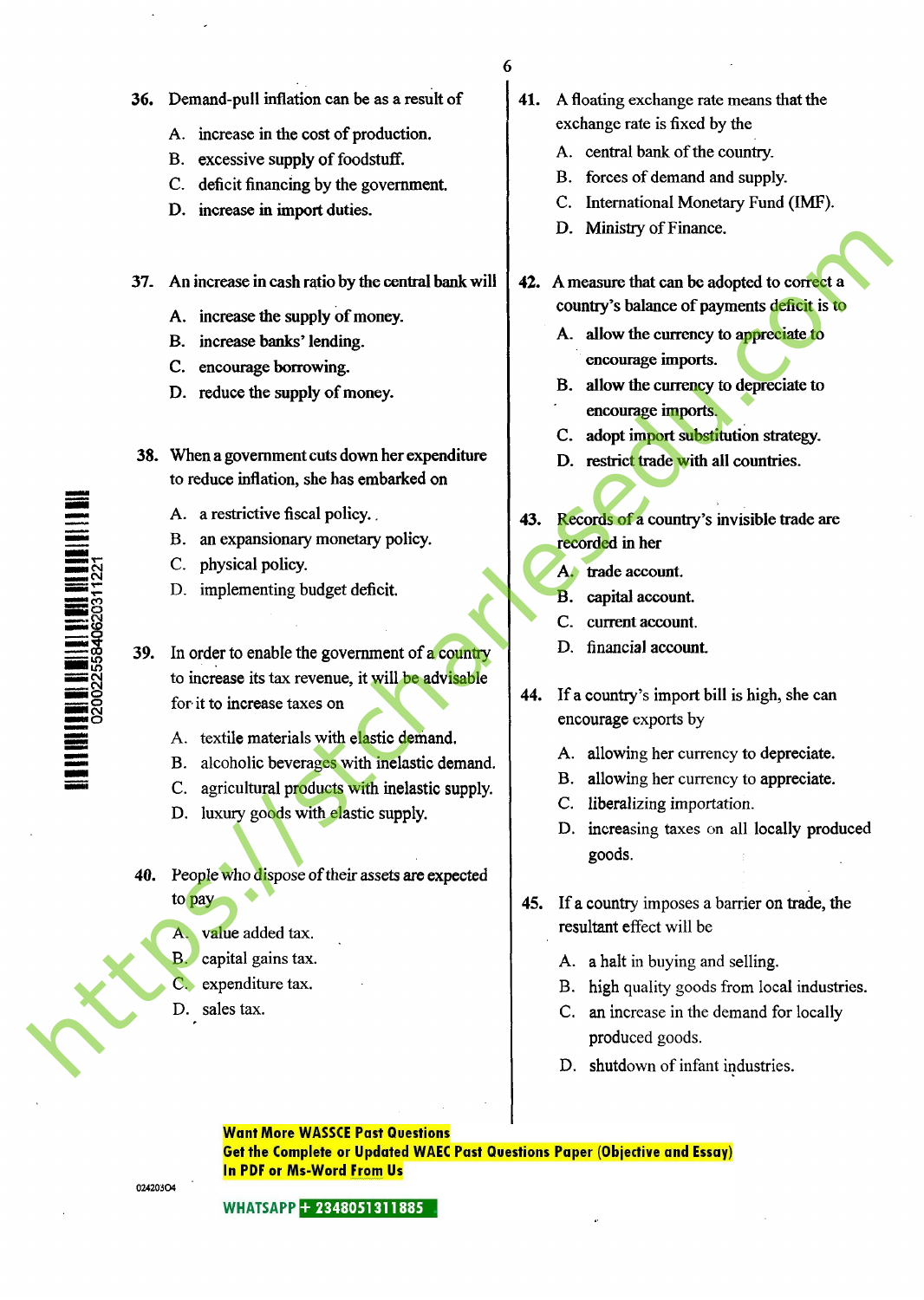- 46. A country may be able to earn more from exports if she
	- A. increases her export duty.
	- B. devalues her currency.
	- C. increases her import duty.
	- D. allows her currency to appreciate.
- 47. A customs union is an economic grouping which has
	- A. free movement of factors of production.
	- B. common tariffs against non-members.
	- C. common currency for trading.
	- D. common military defence.
- 48. Balance of payments and trade problems that arose after the world wars were resolved by the
	- A. International Bank for Reconstruction and Development.
	- B. International Monetary Fund.
	- C. African Development Bank.
	- D. Organization of Petroleum Exporting Countries.
- 49. Examples of land that are non-renewable include
	- A. marshy and water-logged land.
	- B. farmlands already used for many years.
	- C. some natural resources such as natural gas.
	- D. oxygen and carbon dioxide in the atmosphere.
- 50. Abundant natural resources do not contribute to economic growth in developing countries because of
	- A. high rate of inflation.
	- B. urban congestion.
	- C. over-reliance on multiple commodities.
	- D. mismanagement and corruption.

**Want More WASSCE Past Questions Get the Complete or Updated WAEC Past Questions Paper (Objective and Essay) In PDF or Ms-Word From Us**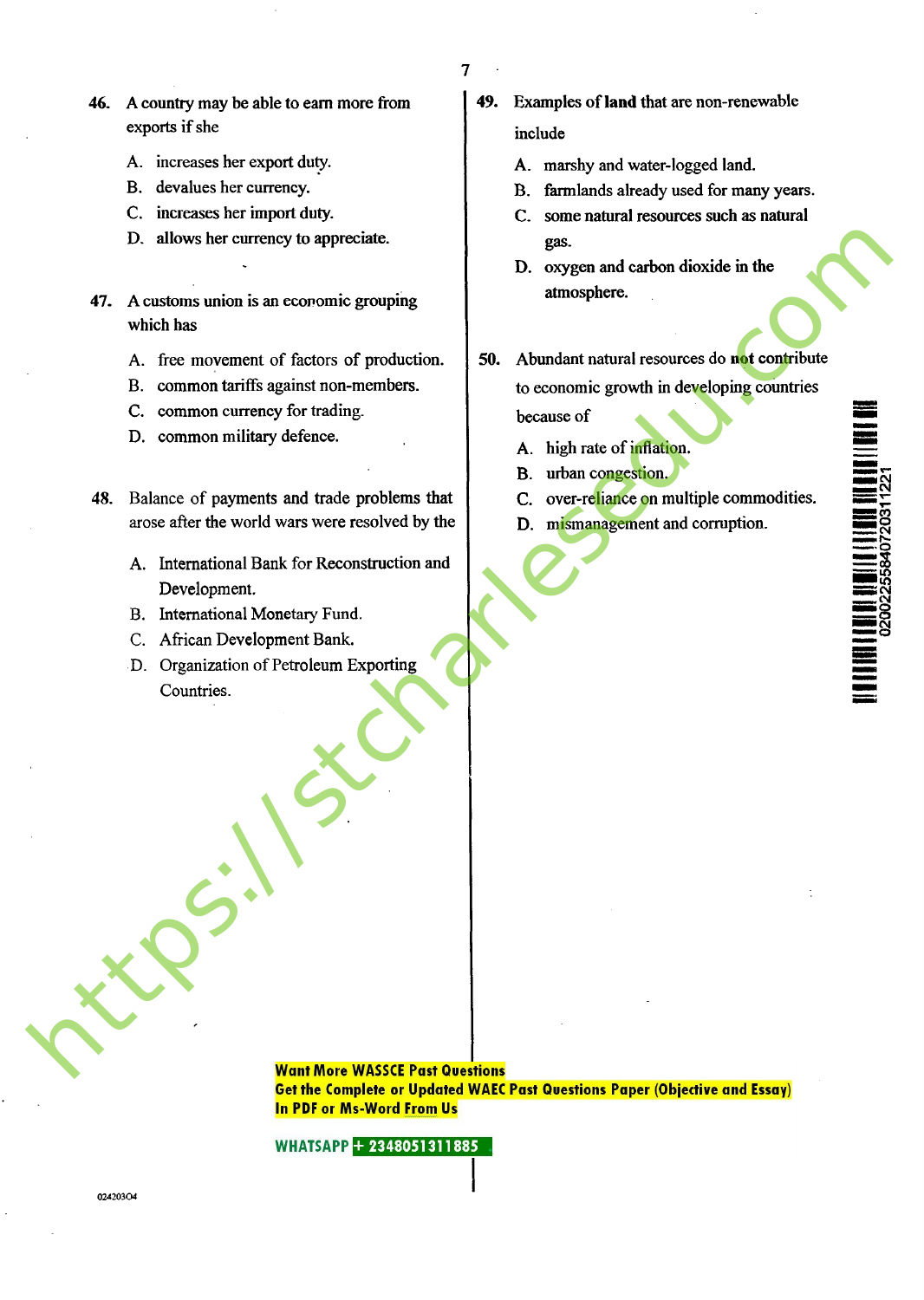# How to get WAEC Economics Past Questions and Answers

To get the complete and more recent copy of the WAEC Economics Past Questions for Objective Test, and Essay or Theory

Take Note of the following step

### 1. TAKE ACTION

Call or Whatsapp us on 08051311885 for account number to make payment and how to received your PDF Copy

## 2. MODE OF PAYMENT.

Mobile Transfer, POS or Direct Bank Deposit.

## 3. AFTER PAYMENT.

Send us the following Depositor Name: Name of Product Paid for: Valid email address.

## 4. DELIVERY ASSURANCE.

We will deliver the past question to you, 5 minutes after confirmation of payment to the email address you will send to us.

# WHAT OTHERS ARE DOWNLOADING

# WAEC Past Questions

NECO Past Questions

Primary School Past Questions

Junior Secondary School Past Questions

Senior Secondary School Past Questions

Lesson Note

School of Nursing Past Questions and Answers